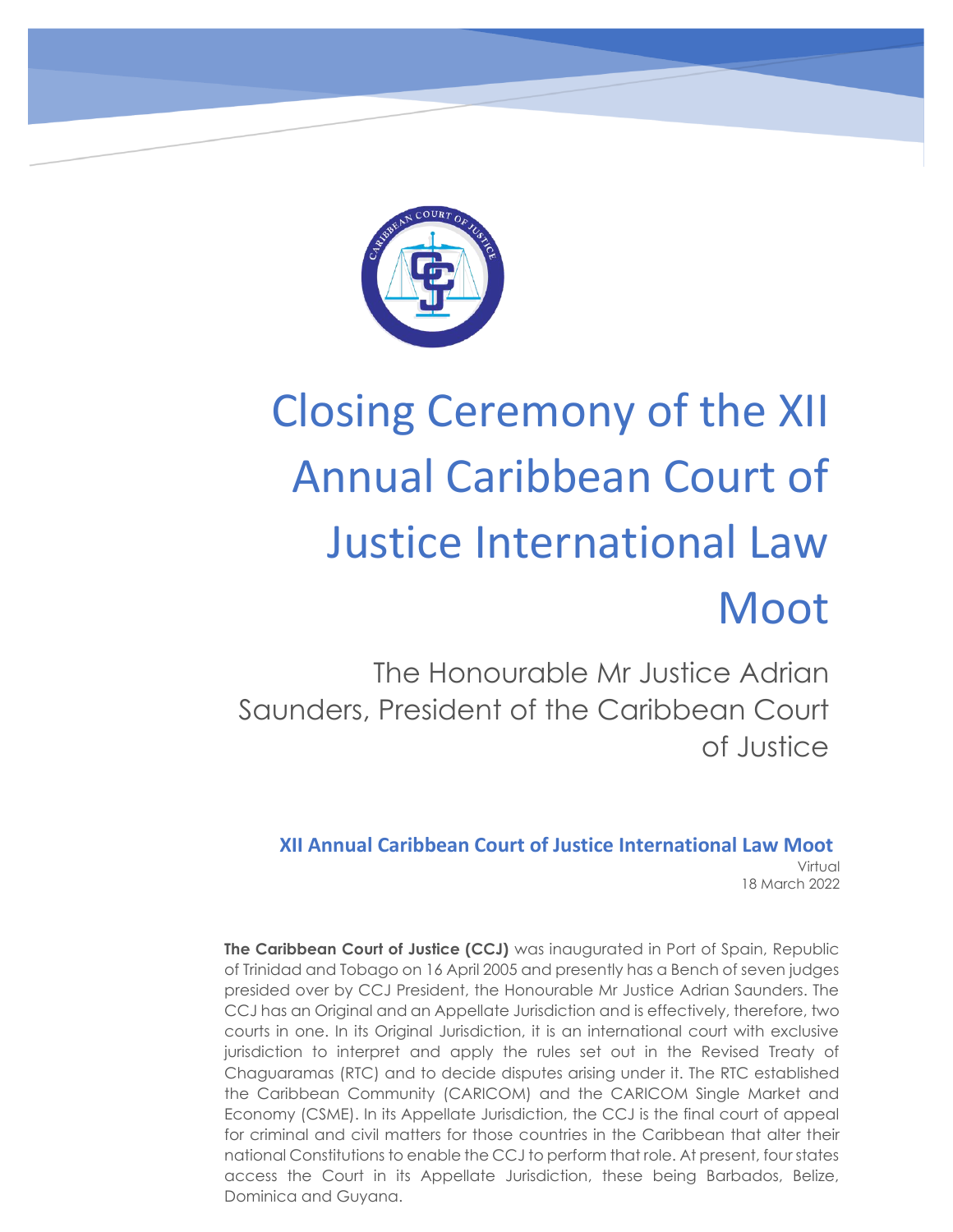#### **ADDRESS**

#### **By**

## **The Honourable Mr Justice Adrian Sauders, President of the Caribbean Court of Justice,**

### **on the occasion of**

### **Closing Ceremony of the XII Annual Caribbean Court of Justice International Law Moot**

### **18 March 2022**

#### **Protocols:**

- The Honourable Mr Justice Burgess, Chairman of the CCJ International Law Moot **Committee**
- My esteemed colleague Judges of the Caribbean Court of Justice:
- Heads of Judiciaries and Judicial Officers from across the region
- **EXECUTE:** Ms. Jacqueline Graham, Registrar and Chief Marshal, CCJ
- Representatives from Diplomatic Missions
- Principals and Deans of Participating institutions
- **EXECUTE:** Representatives from regional Bar Associations and stakeholder organisations
- **■** Management and Staff of the Caribbean Court of Justice and the Regional Judicial and Legal Services Commission
- **OUR 2022 MOOTERS!!!!**
- Other Specially Invited Guests
- Members of the Media
- Distinguished Ladies and Gentlemen,

Good afternoon.

I wish to begin with hearty commendations to The Honourable Mr Justice Burgess and the entire CCJ Moot Committee for a brilliantly executed programme this year. This is the first moot with Justice Burgess at the helm since he assumed responsibility for our International Law Moot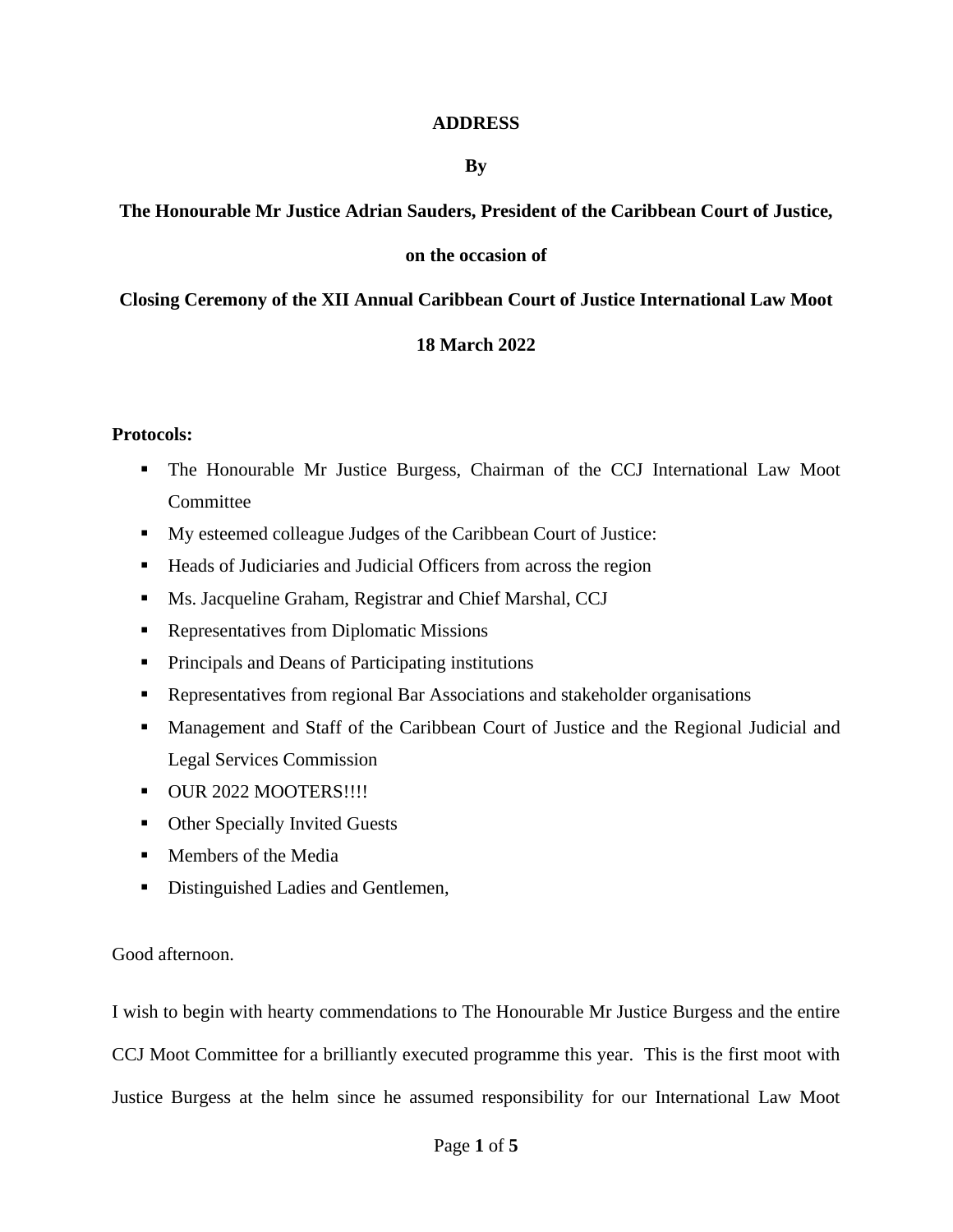following Justice Hayton's retirement from the Court in July 2019. This is also the first competition since the onset of the Covid-19 pandemic. Prior to March 2020, the competition was an annual red-letter fixture on the Court's calendar since its inauguration in 2009. With the return of the competition this year, Justice Burgess and his Committee spared absolutely no effort in ensuring that this  $12<sup>th</sup>$  occasion was a huge success.

Despite being virtual, this year's Moot was at least, no less robust than its predecessors. The social media campaign that accompanied and immediately preceded it, including the video presentations from the Moot Committee Chair and from former mooters, and the social media spirit prize competition, gave it a flair and panache that we had not previously employed. I believe that these enhancements heightened regional awareness and interest in the competition and contributed to the moot reaching a wider audience. Justice Burgess and his Committee have now therefore set the bar higher for succeeding Moots to emulate.

To the Panel of Moot judges, comprising The Honourable Mr Justice Wit, The Honourable Mr Justice Anderson and The Honourable Mme Justice Rajnauth-Lee, the Court expresses sincere thanks to you for your role in presiding over these proceedings in no less efficient and effective a manner as if you had appearing before you the finest counsel of the Caribbean. Thank you for your patience and your consummate professionalism.

Much like readying oneself for a real case, preparing for a moot takes a great many hours of preparation and precise execution by several persons. The Advocates must have an excellent command of the facts, applicable law and how that law affects their case. They must be able to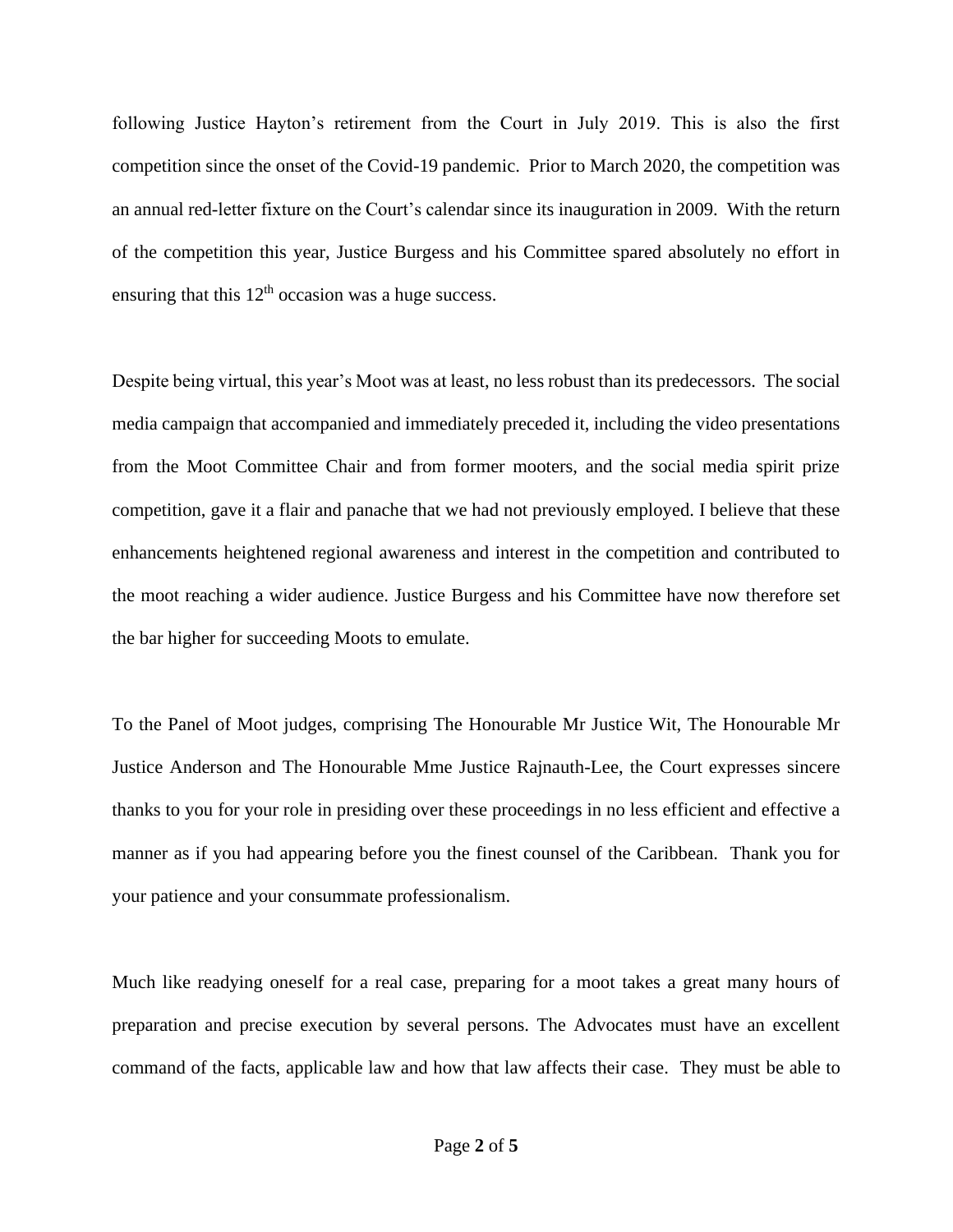respond readily, unphased, to interventions from the Bench; take cues from the Judges; and seamlessly transition back and forth into the substance of their presentation without getting side tracked. The confident and skilful manner in which I heard the students deploy their legal arguments convinced me that the future is in great hands. You have all held high the torches of your respective institutions and you have added to the rich legacy of the CCJ's Annual Moot. I extend heartiest congratulations to each of you on a job well done. Congratulations are also extended to your team members who participated as registry and information technology support personnel; and to all the mentors and advisors who assisted you in your preparations. I wish also to thank our own Court staff from the various Units – whether the Information Systems Unit, our Judicial Counsel, our Public Education and Protocol Unit Information, our Registry, our Library, our Finance and Administration Department, all our Court personnel who facilitated the proceedings.

As I said at yesterday's opening ceremony, each year the CCJ Moot Committee skilfully crafts a challenging brief. This year's was no different. Mooters were required to confront a thorny set of facts that raised the issue of referrals to the CCJ under Article 214 of the Revised Treaty. Do national courts have a discretion to refer a question to the CCJ where determination of that question impacts the ultimate resolution of the case before the national court? Would a Member State be liable for the failure of its courts, including its final court of appeal, to refer in such circumstances? What is the extent of a party's obligation to raise before a national court the issue of referral where that party forms the view that the determination of the issue in question is critical to the resolution of the case before the national court? These are not esoteric questions. They are real and this is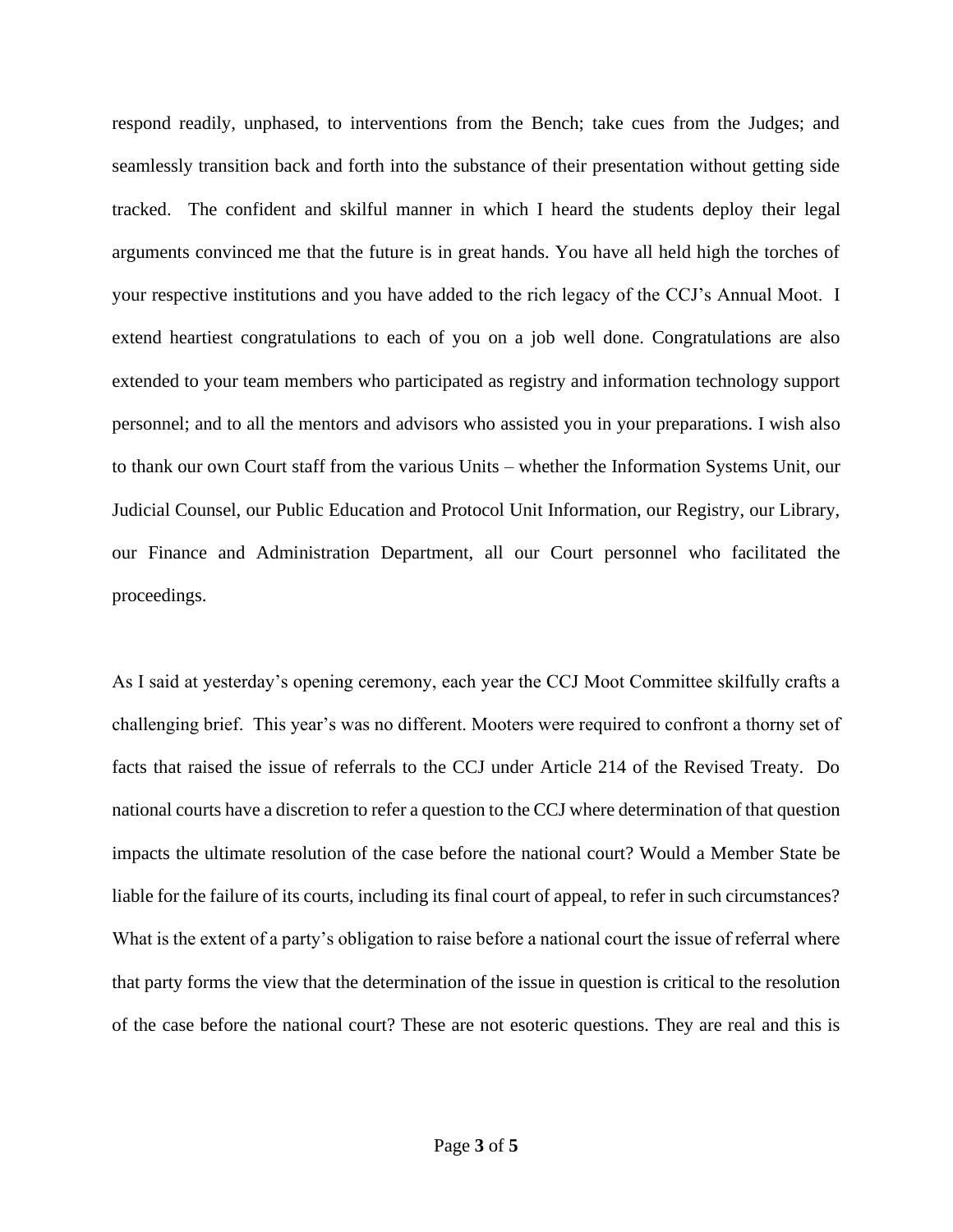uncharted territory for CSME jurisprudence. As I indicated yesterday, your reflections on these questions will provide us with much food for thought.

Given the absence to date of any referrals from national courts and tribunals, the Court and the CCJ Academy for Law have been working steadily to develop a manual on the referral procedure and its Treaty underpinnings. Our hope is that this will become a useful resource for practitioners and judges alike. The manual is just about complete, and plans are afoot to facilitate a number of sensitisation sessions on it later this year.

Notwithstanding the position with respect to referrals, in recent times we have seen signs that point to an expanded use of the Court's original jurisdiction. In 2019, for example, the Caribbean Community (CARICOM) filed the first request for an advisory opinion from the Court. That opinion was delivered in 2020 and went a long way in clarifying issues relating to opt-outs of Conference Decisions. In 2020, also for the first time in the Court's history, a Member State filed suit against another Member State in alleging breaches of the Revised Treaty.

These developments signal a growing trust and confidence of CARICOM States and the Community in the integrity of the Court's decision making and its judicial processes. This augurs well for our Community, which is 'the oldest surviving integration movement in the developing world'<sup>1</sup>.

Caribbean Community, 'WHO WE ARE: Our Journey' available at [<https://caricom.org/our-community/who-we](https://caricom.org/our-community/who-we-are/#:~:text=CARICOM%20is%20the%20oldest%20surviving,%2C%20in%20culture%2C%20in%20security)[are/#:~:text=CARICOM%20is%20the%20oldest%20surviving,%2C%20in%20culture%2C%20in%20security.>](https://caricom.org/our-community/who-we-are/#:~:text=CARICOM%20is%20the%20oldest%20surviving,%2C%20in%20culture%2C%20in%20security) accessed 17 March 2022.